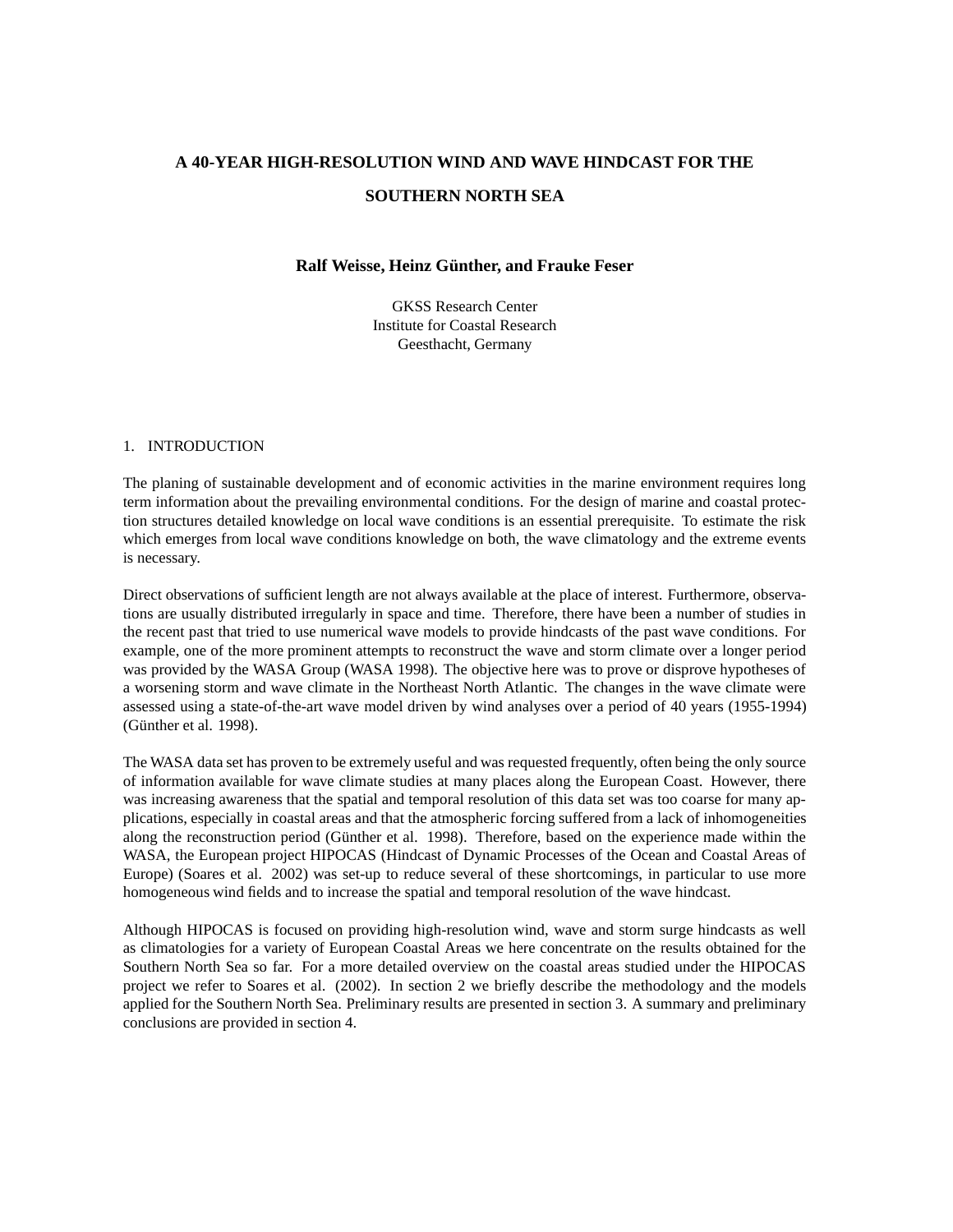# 2. METHODS AND GENERAL APPROACH

One objective of HIPOCAS is to provide a reasonable reconstruction of the wave conditions and the wave climate over the past decades for the European Coastal Areas. For the Southern North Sea we therefore have adopted the following approach:

# 2.1 Atmospheric forcing

High-quality wind fields are an essential prerequisite for the production of reliable wave hindcasts. While the wind fields used in WASA still suffered from some inhomogeneities (see for example Günther et al. 1998) that may have had impacts on the quality of the wave hindcast, recently wind data from the global reanalyzes projects (Kalnay et al. 1996, Gibson et al. 1996) have become available. These wind fields are generally believed to be much more homogeneous than previous products, as they have been produced by global atmospheric circulation models that were used for reanalyzing existing observational data back in time for some decades using a frozen state-of-the-art data assimilation system together with an enhanced observational data base that additionally comprises observations that were not available in real time. So far, the NCEP reanalysis (Kalnay et al. 1996) represents the longest available reanalyzed data set (1948 until now).

The NCEP reanalysis has a spatial resolution of about 200 km, and the data are provided every 6 hours. While this resolution appears to be sufficient for a variety of studies, it remains too coarse for providing sufficiently resolved wind fields that may be used for wave studies in coastal areas. Therefore, in HIPOCAS a regional atmosphere model (RAM) was set-up that was driven by the NCEP reanalyzes at its lateral boundaries (Feser et al. 2001). The RAM was applied at a spatial resolution of about  $50 \times 50$  km and the modeled wind fields were stored every hour. This way the spatial resolution was increased by a factor of about 16 and the temporal resolution by a factor of 6 compared to the driving NCEP reanalysis. The model was integrated for the entire NCEP reanalysis period.

Several integration domains covering different parts of Europe have been set-up and integrated. For a complete listing we refer to Soares et al. (2002). For the wave simulations in the Southern North Sea described here, we have used data from an integration that covered Europe, the entire North Sea, the Baltic Sea and large parts of the North Atlantic. This domain together with the RAM integration is described in detail in Feser et al. (2001) and von Storch et al. (2000).

## 2.2 Hydrodynamical Modeling

The wind fields provided by the 40-year RAM integration (section. 2.1) have been used in cooperation with the Coastal Division of the Federal Waterways Engineering and Research Institute (BAW) to drive a stormsurge model for the North Sea. The objective of this simulations was twofold: First, we were interested in a comprehensive and *consistent* wind, wave and surge data set for the Southern North Sea. Second, we expected an impact of the water level variations caused by tides and surges on the modeled wave heights because of the relative shallow water depths in the Southern North Sea. The magnitude of this effect is illustrated in Figure 1 for the platform K13-Alpha where the water depth is about 27m. Here the effect was found to be in the order of 1-3% of the modeled wave height. It increases with decreasing water depth.

The simulations of the tides and storm surges in the North Sea have been performed at the BAW using their finite element high-resolution hydrodynamical model TELEMAC2D. This model is used routinely by some German coastal authorities and has a resolution of a few kilometers in the Northern North Sea which increases towards the German Bight were it finally reaches a few hundred meters. The model domain comprises the entire North Sea. External surges have been taken into account by assimilating water level observations at Ab-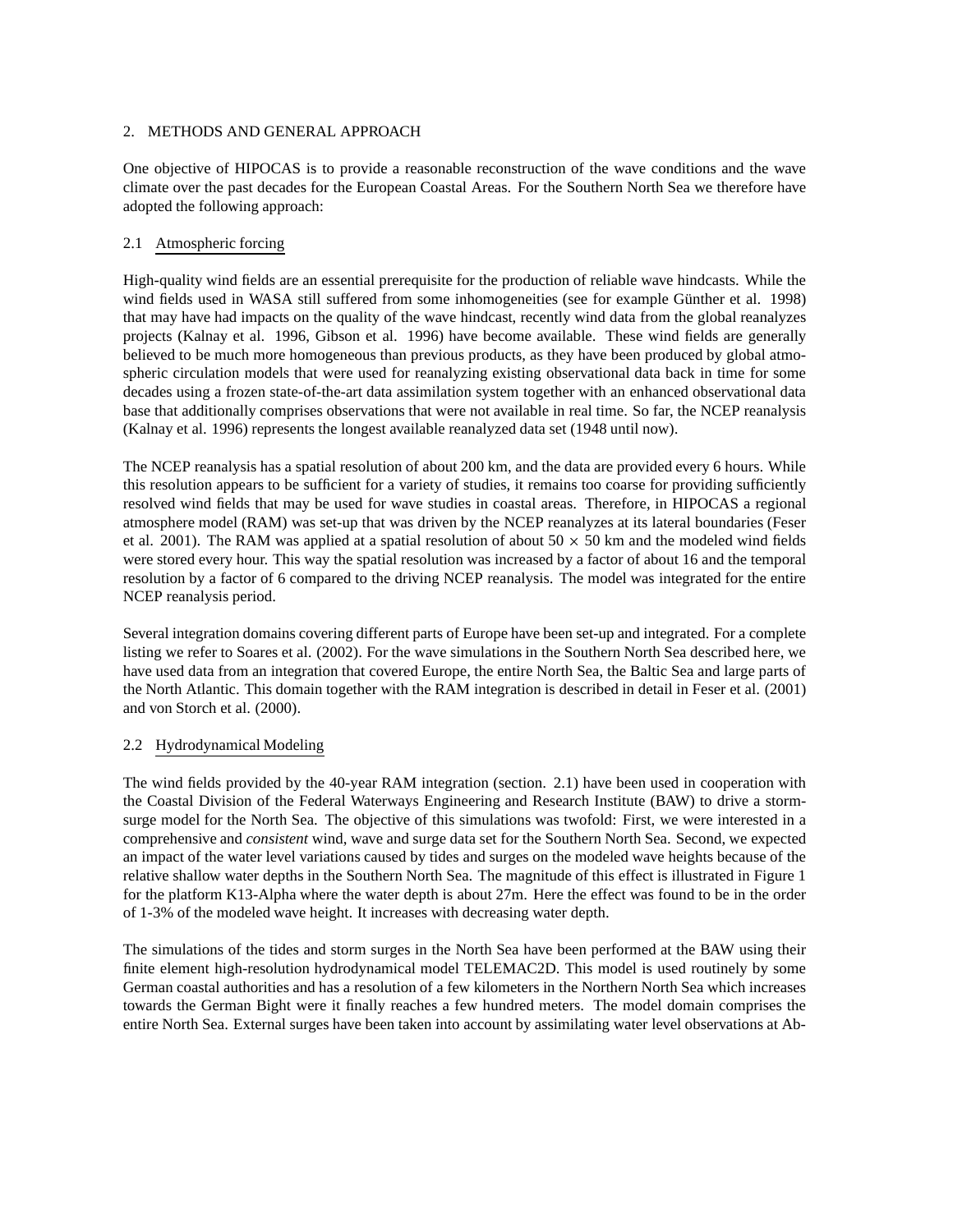

Figure 1: Difference in simulated significant wave height in cm between two wave model simulations (bottom). In the first simulation (FP2) time dependent water levels caused by tides and surges have been accounted for while in the second simulation (FP1) a constant water depth was used. Results are shown at platform K13-Alpha (53.22°N, 3.22°E). For comparison modeled (solid) and observed (crosses) wave heights are shown additionally (top).

erdeen. The simulation has recently been completed and data are analyzed right now. Initial analysis showed that reasonable reconstructions of the water levels along the German coast have been obtained this way (Pluess pers. comm. 2002).

#### 2.3 Wave Modeling

The hourly wind fields and the hourly water levels described above have been used to force the wave model WAM (WAMDI 1988) for the period from 1958 until now. The model was set-up as a nested system with a coarse grid covering the entire North Sea and large parts of the Northeast North Atlantic at a spatial resolution of 0.75 $\degree$  longitude  $\times$  0.5 $\degree$  latitude and a fine grid nested within the coarse grid. The domain of the fine grid covers the North Sea between 51 $\degree$ N and 56 $\degree$ N, and between -3 $\degree$ W and 10.5 $\degree$ E at a spatial resolution of roughly  $5 \times 5$  km. Compared to the WASA simulations the frequency grid was extended by two more frequencies in the high frequency domain.

For the coarse grid monthly varying ice fields as described in Günther et al. (1998) have been accounted for. The full model output (including all spectra) of this simulation has been stored every three hours. It has been used subsequently to force the fine grid simulation at the lateral boundaries. For the fine grid simulation, the wave model WAM was modified such that time varying water levels can be taken into account and the full model output including all spectra was stored hourly.

#### 3. RESULTS

Since the simulations described above have finished only recently, we are only able to present preliminary results here.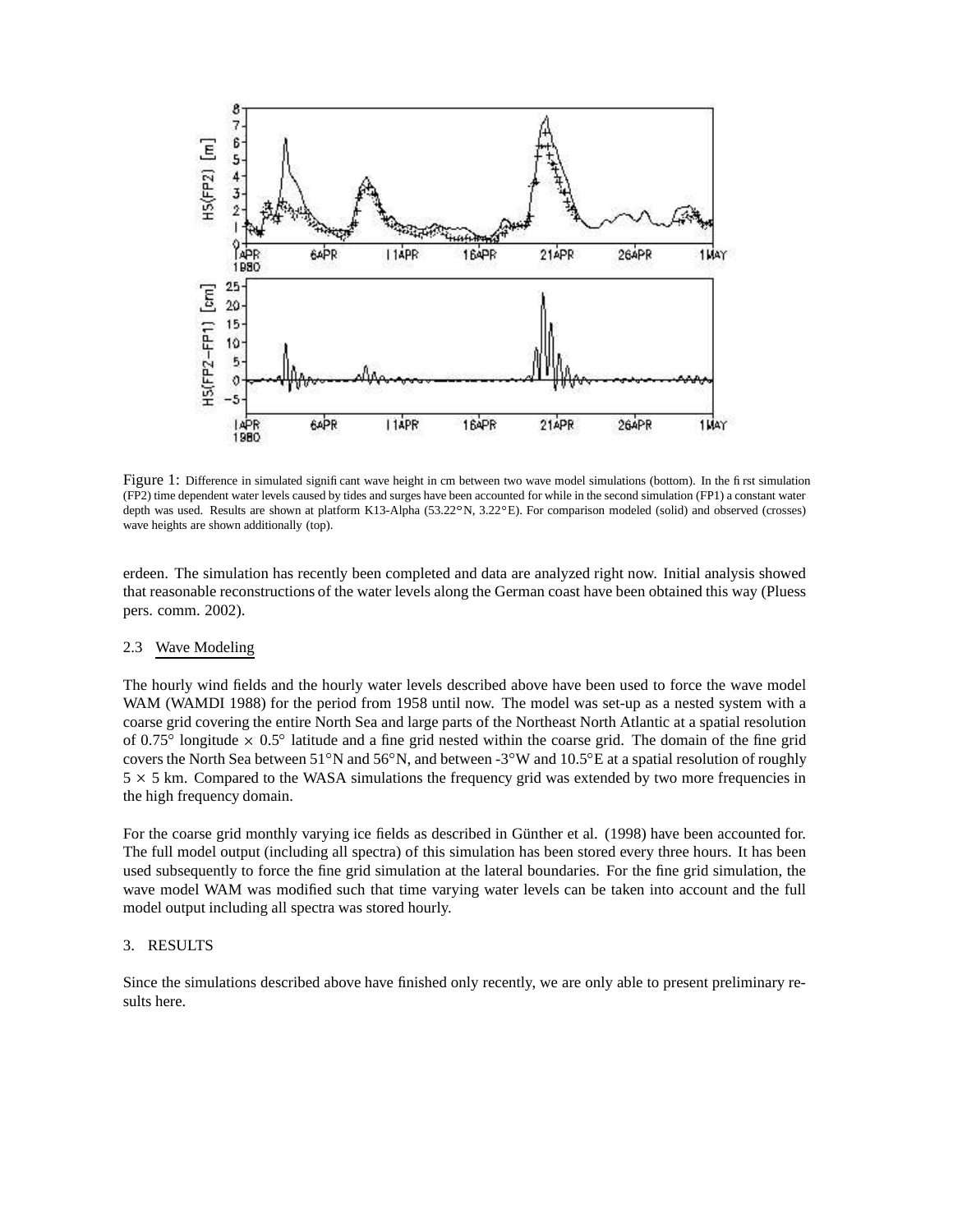

Figure 2: Monthly bias (a), root-mean-square error (b), magnitude (c) and veering angle (d) of the complex correlation between the observed and the modeled wind at Ocean Weather Ship Mike for the period 1958-1991.

We used the complex correlation  $\rho$  (Kundu 1976) between the observed  $U_t^{\text{obs}} = u_t^{\text{obs}} + i v_t^{\text{obs}}$  and the modeled wind field  $U_t^{\text{mod}} = u_t^{\text{mod}} + \mathrm{i}v_t^{\text{mod}}$  to assess the quality of the numerical wind hindcast

$$
\rho = \frac{\mathcal{E}(U_t^{\text{obs}}, U_t^{\text{mod}^*})}{\sigma_{U^{\text{obs}}} \sigma_{U^{\text{mod}}}}.
$$
\n(1)

Here U denotes the complex representation of the two dimensional wind field at 10 m height,  $u$  and  $v$  are the zonal and the meridional wind component respectively, t is time,  $i = \sqrt{-1}$ , and the indices "obs" and "mod" denote the winds taken from observation or simulation.  $\mathcal E$  denotes the expectation operator,  $*$  the complex conjugate,  $\sigma_{U_s^{\text{obs}}}$  is defined as  $\sigma_{U_s^{\text{obs}}}^2 = \mathcal{E}(U_t^{\text{obs}}, U_t^{\text{obs}})$  and  $\sigma_{U_s^{\text{mod}}}^2$  is defined similarly. The correlation  $\rho =$  $\rho_{Re} + i \rho_{Im}$  can be written in polar coordinates as

$$
\rho = R \exp(i\phi) \tag{2}
$$

where the length R represents a measure of the overall magnitude of the correlation and the phase angle  $\phi$  is a measure of the average relative angular displacement (veering) between a pair of two dimensional vector time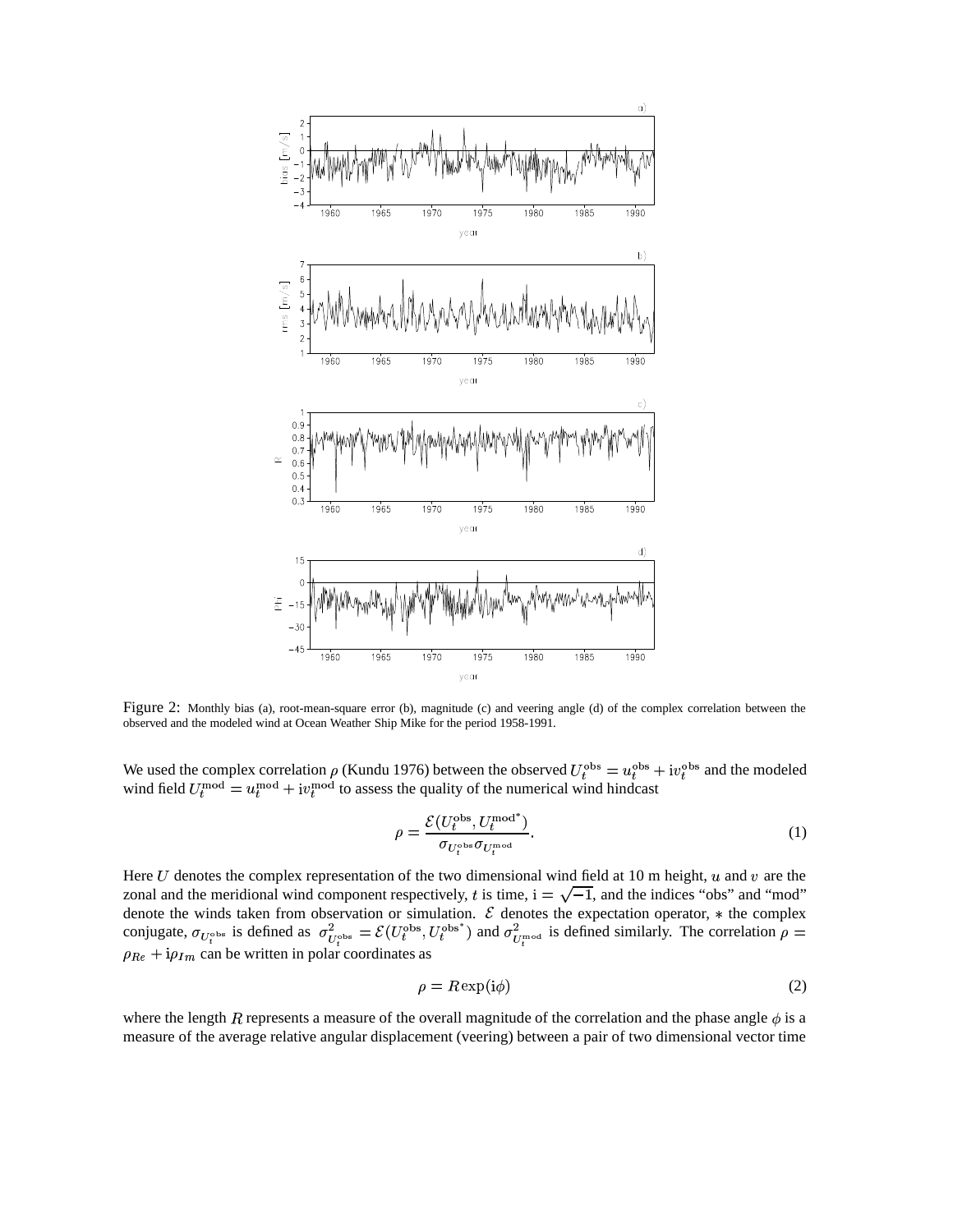

Figure 3: Simulated and observed annual wind speed quantiles (top, in  $ms^{-1}$ ) at the platform K13-Alpha in the Southern North Sea, and annual root-mean-square errors of wind speed (bottom panel, in  $ms^{-1}$ ). In the upper panel, the annual 99%, 95%, 90% and 50% percentiles (from top to bottom) are given, with the solid line representing the simulations and the dashed line the observed data.

series (cf. Kundu 1976).

Monthly complex correlations between the observed and the modeled winds at 10 m height at Ocean Weather Ship Mike (66.0°N, 2.0°E) are shown in Figure 2. In general the complex correlations indicate a good agreement between the observations and the simulation. For the entire period from 1958 until 1991 the magnitude of the complex correlation is in the order of 0.8. The relative angular displacement between the observations and the simulations is about  $10^{\circ}$  to  $15^{\circ}$  throughout the simulation period with slightly smaller variability at the end of the simulation. Additionally, monthly biases and root-mean-square errors are shown in Figure 2. It can be obtained that on average the simulation underestimates the observations by  $1 \text{ ms}^{-1}$  or so. However, the bias is rather sensitive on how the observations have been reduced to 10 m height. The monthly root-mean-square error is in the order of 3 to 4 ms<sup> $-1$ </sup> with a slight tendency towards smaller values at the end of the simulation period.

Figure 3 shows observed and modeled annual wind speed percentiles at K13-Alpha together with the annual root-mean-square error. After about 1985 there is a very good agreement between the observed and the modeled percentiles even for the very high percentiles. The root-mean-square error is about  $3.3 \text{ ms}^{-1}$  in 1982 and decreases strongly until 1985. It then remains at about 2.5  $\text{ms}^{-1}$  for the rest of the simulation period.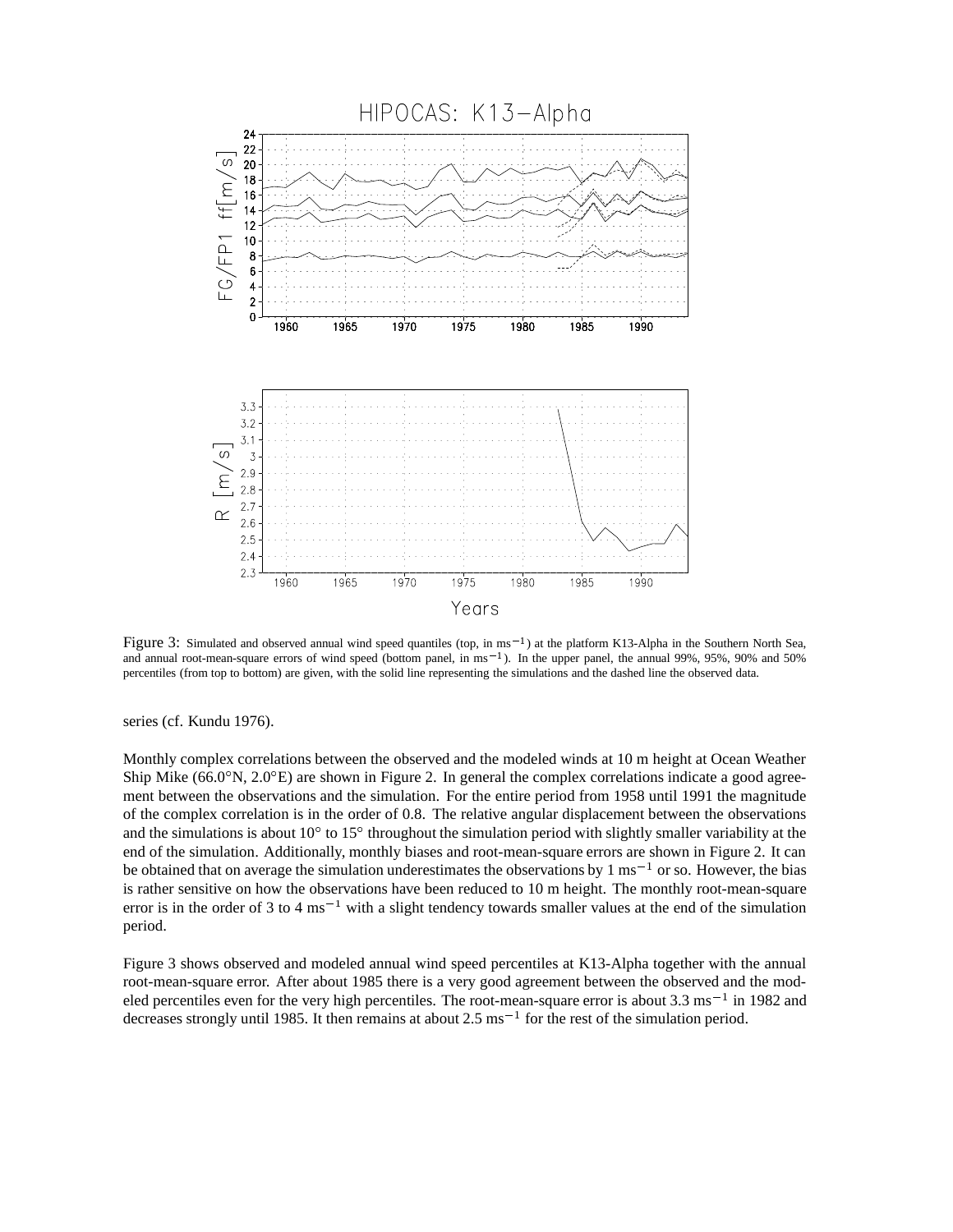

Figure 4: Simulated and observed annual wave height quantiles (top, in m) at the platform K13-Alpha in the Southern North Sea, and annual root-mean-square errors of wave height (bottom panel, in m). In the upper panel, the annual 99%, 95%, 90% and 50% percentiles (from top to bottom) are given, with the solid line representing the simulations and the dashed line the observed data.

A similar analysis for the wave height at K13-Alpha is presented in Figure 4. For the 50% percentile again a very good agreement with the observations can be inferred. For the highest percentiles, however, an overestimation between about 10 and 40 cm can be inferred. This is illustrated also by the root-mean-square error which is in the order of about 45 to 50 cm for the entire period for which observational data have been available. Contrary to the wind speed, the root-mean-square error for the wave height shows no significant decrease between 1982 and 1985 as it was obtained for wind speed (Figure 3). We therefore conclude that the large differences between modeled and observed wind speed in this period are more likely caused by observational problems at the beginning of the recording period than by atmosphere model errors.

Table 1 shows some statistics for wind speed and wave height for three different buoys and platforms for the period 1985 until 1997. For wind speed a reasonable agreement can be obtained. The statistics at Huibertgat are slightly worse than those for K13 and Europlatform since model winds at Schiermonnikoog have been compared with measurements at Huibertgat. For the wave heights the agreement is best for K13 and Europlatform and noticeably worse for Schiermonnikoog. The reasons for this are not yet clear and are presently investigated.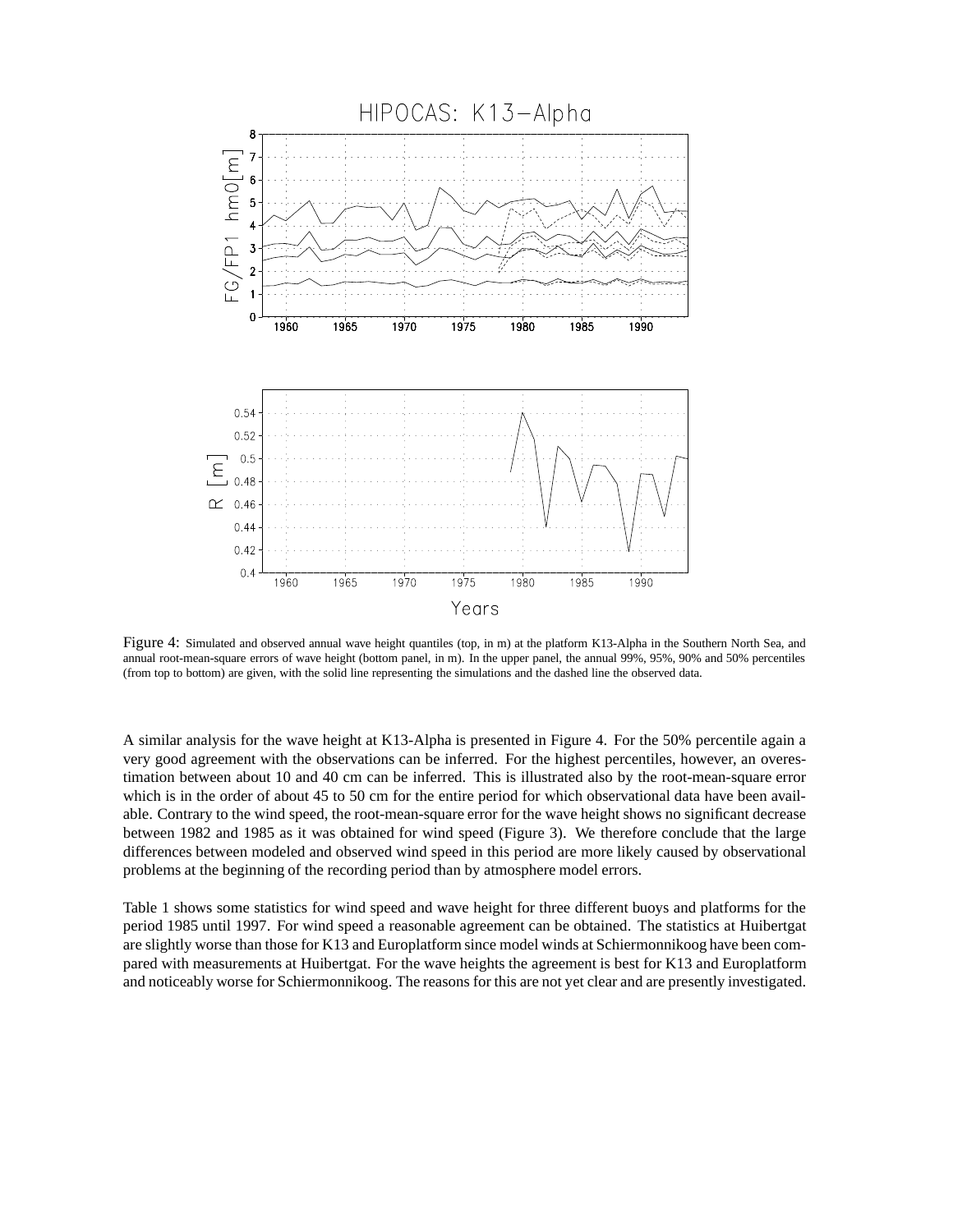Table 1: Observed and simulated mean together with bias, root-mean-square error and correlation between observed and simulated data for wind speed and wave height from the period 1985 until 1997. Shown are the results for K13-Alpha (K13, 53.2 °N, 3.2 °E), Europlatform (EUR, 52.0° N, 3.3°E), Schiermonnikoog (SON, 53.6° N, 6.2° E), and Huibertgat (HBG, 53.6° N, 6.4° E)

| <b>Station</b> | Wind speed |       |                                                 |            |                                | Wave height |                         |              |           |              |
|----------------|------------|-------|-------------------------------------------------|------------|--------------------------------|-------------|-------------------------|--------------|-----------|--------------|
|                | Mean       | Mean  | Bias                                            | <b>RMS</b> | Corr. Mean Mean Bias RMS Corr. |             |                         |              |           |              |
|                | Obs.       | Hind. |                                                 | error      | Coeff. Obs. Hind.              |             |                         |              |           | error Coeff. |
|                |            |       | $[ms^{-1}]$ $[ms^{-1}]$ $[ms^{-1}]$ $[ms^{-1}]$ |            |                                |             | $[m]$ $[m]$ $[m]$ $[m]$ |              |           |              |
| K13            | 8.14       | 8.14  | 0.02                                            | 2.52       | 0.80 1.45 1.55 0.07            |             |                         |              | 0.48 0.87 |              |
| EUR            | 7.90       | 7.52  | $-0.37$                                         | 2.30       | 0.82                           | $-1.26$     | $1.21 - 0.05 0.40$      |              |           | 0.87         |
| <b>SON</b>     | N.A.       | N.A.  | N.A.                                            | N.A.       | $N.A.$ 1.26                    |             | 1.19                    | $-0.07$ 0.63 |           | - 0.70       |
| <b>HBG</b>     | 7.90       | 7.64  | $-0.25$                                         | 3.14       | 0.66                           | N.A.        | N.A. N.A. N.A. N.A.     |              |           |              |

## 4. SUMMARY

Preliminary results from a 40-year high-resolution wind, wave and surge hindcast for the Southern North Sea were presented. This hindcast is embedded in the European project HIPOCAS (Hindcast of Dynamic Processes of the Ocean and Coastal Areas of Europe) which is focused on high-resolution wind, wave and surge hindcasts for European Coastal Seas (Soares et al. 2002). In this study we limited ourselves on the discussion of wind and waves, excluding the surges so far.

First results from a high-resolution wave model simulation (about  $5 \times 5$  km) for the Southern North Sea utilizing an improved meteorological forcing and taking the effects of tidal water level fluctuations on the waves in shallow waters into account have been shown. The high-resolution wind fields are available hourly and were obtained from a regional atmosphere model driven by the NCEP reanalysis (Feser et al. 2001). Although some limitations seem to exist the wave hindcast appears to be reliable in general. More detailed analysis is presently performed in order to validate the hindcast regionally and to perform an assessment of the hindcast climate.

*Acknowledgements.* We are grateful to Koos Doekes from Rijkswaterstaat for providing us with the wave data at K13, EUR, and SON. The British Oceanographic Data Centre (BODC) kindly provided us with surge measurements at Aberdeen and the Norwegian Meteorological Office (DNMI) with the sea ice data. Wind data have been obtained from the KNMI HYDRA project (http://www.knmi.nl/samenw/hydra). This research is supported by the European Union under EVK2-1999-00248 (HIPOCAS).

## 5. REFERENCES

Feser, F., R. Weisse, and H. von Storch, 2001: Multi-decadal atmospheric modeling for Europe yields multipurpose data. EOS Transactions, 82(28), pp. 305, 310.

Gibson, R., P. Kålberg, and S. Uppala, 1996: The ECMWF Re-Analysis (ERA) project. ECMWF Newsl.,73, 7-17.

Günther, H., W. Rosenthal, M. Stawarz, J.C. Carretero, M. Gomez, I. Lozano, O. Serrano, and M. Reistad, 1998: The wave climate of the Northeast Atlantic over the period 1955-1994: The WASA wave hindcast. Global Atmos. Oc. System, 6, 121-164.

Kalnay, E., M. Kanamitsu, R. Kistler, W. Collins, D. Deaven, L. Gandin, M. Iredell, S. Saha, G. White, J. Woollen, Y. Zhu, M. Chelliah, W. Ebisuzaki, W. Higgins, J. Janowiak, K.C. Mo, C. Ropelewski, J. Wang, A.